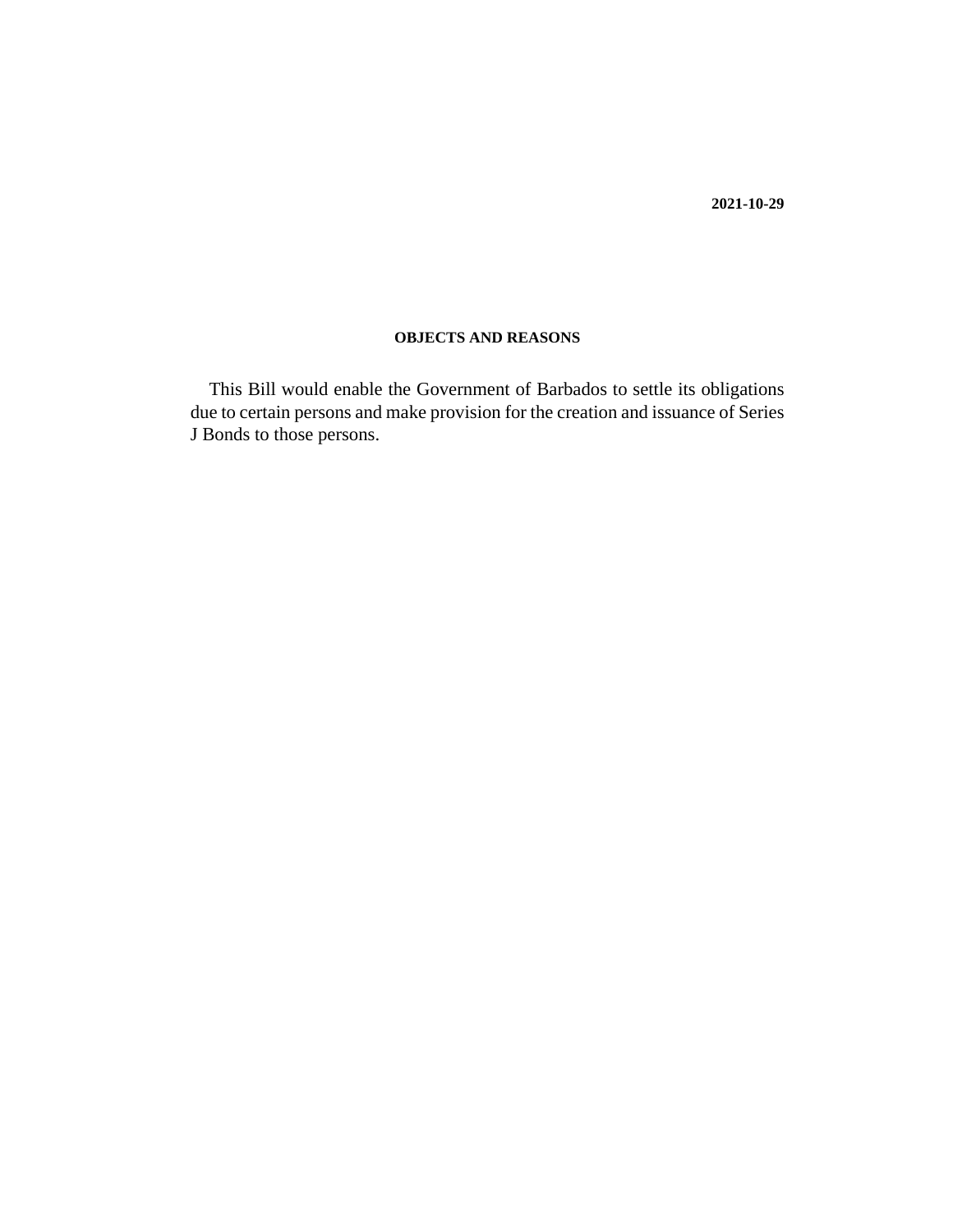# *Arrangement of Sections*

- [Short title](#page-3-0) **1.**
- [Interpretation](#page-3-0) **2.**
- [Purpose](#page-3-0) **3.**
- [Creation of Series J Bonds](#page-3-0) **4.**
- [Issuance of Series J Bonds](#page-4-0) **5.**
- [Prepayment of principal](#page-4-0) **6.**

# SCHEDULE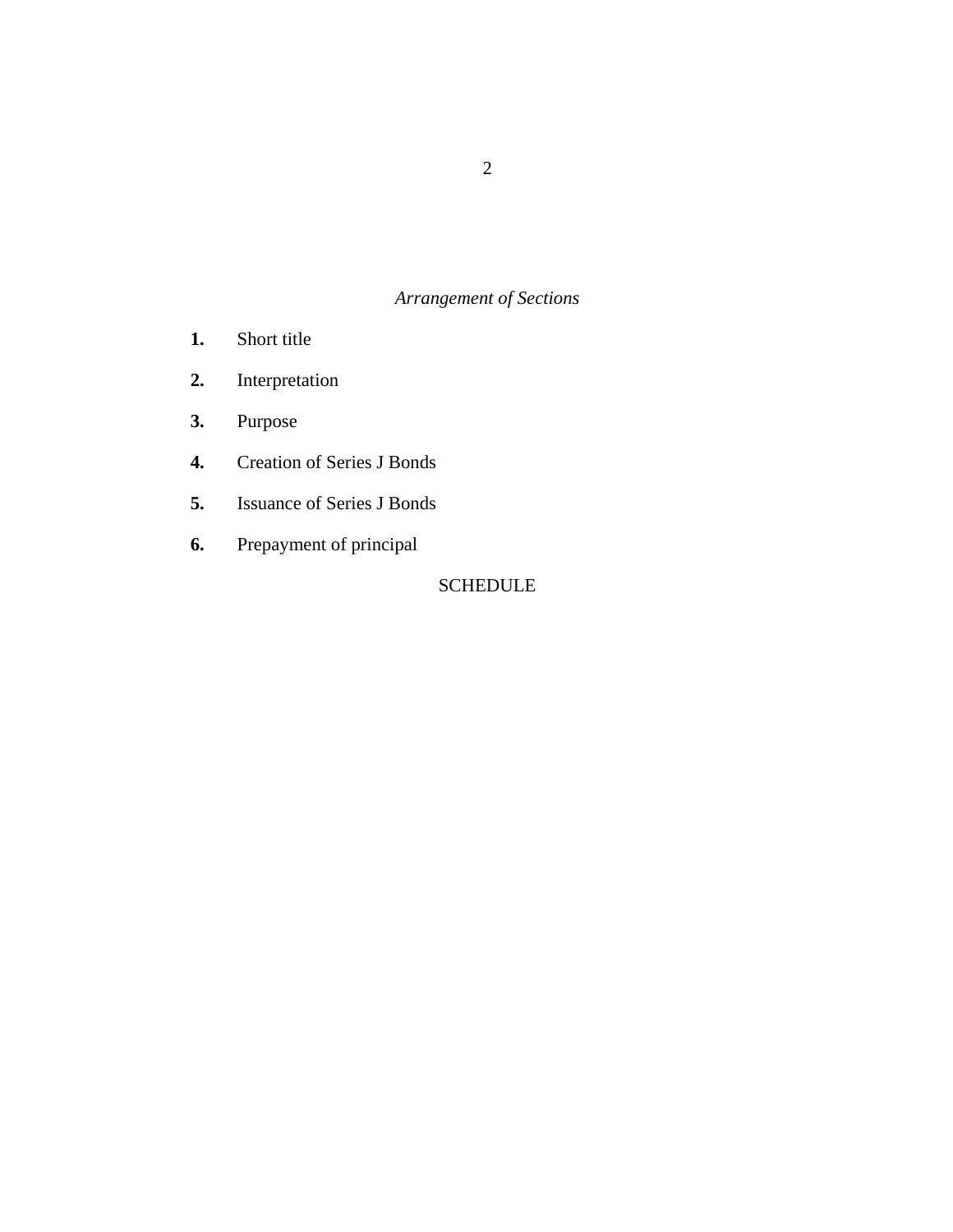# **BARBADOS**

A Bill entitled

An Act to enable the Government of Barbados to settle its obligations due to certain persons and make provision for the creation and issuance of Series J Bonds to those persons.

ENACTED by the Parliament of Barbados as follows: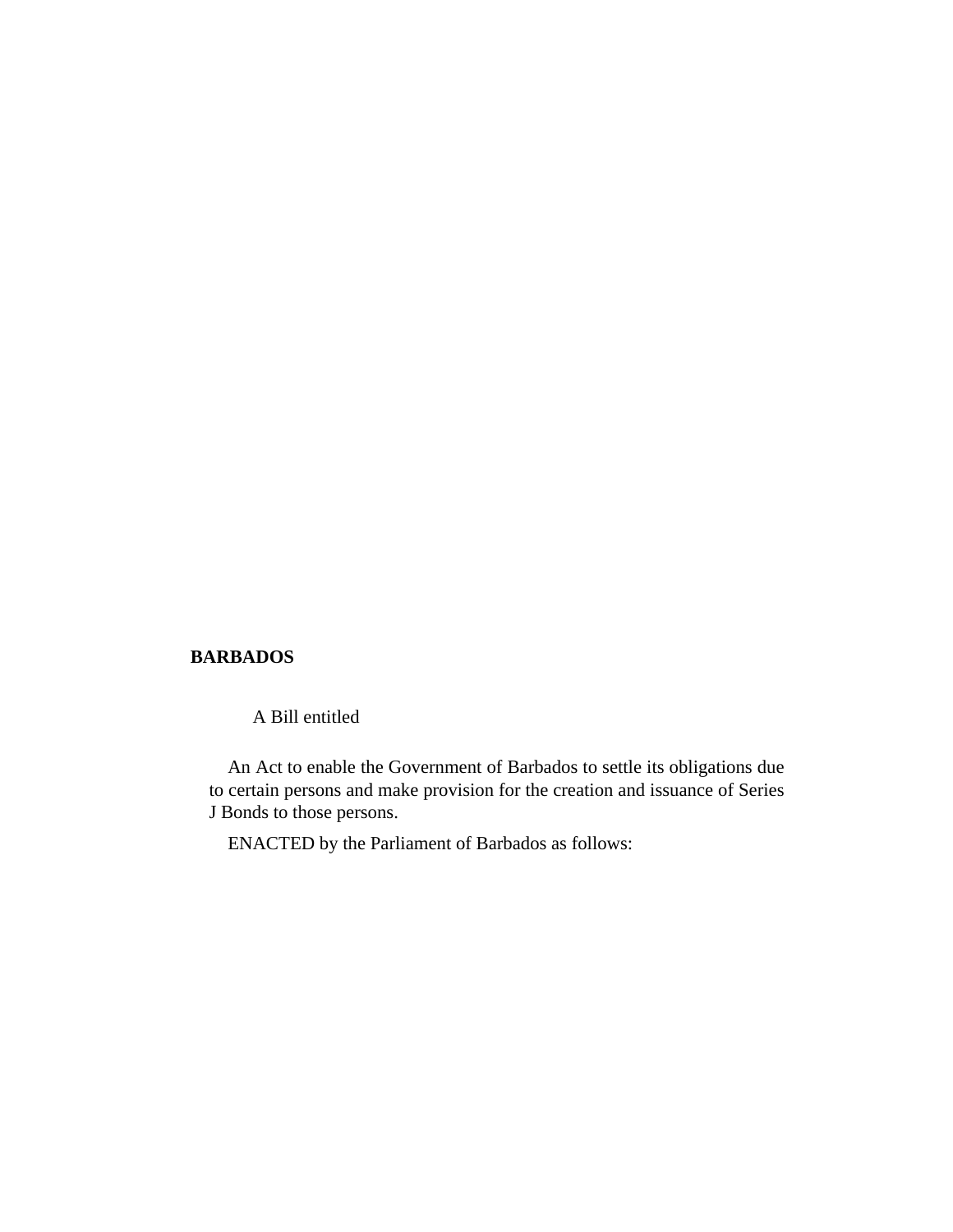# 4

### <span id="page-3-0"></span>**Short title**

This Act may be cited as the *Debt Settlement (Arrears) Act, 2021*. **1.**

# **Interpretation**

In this Act, **2.**

"Natural Disaster Clause" has the meaning assigned to it in the *Schedule*;

"Series J Bonds" means the bonds described in the *Schedule* issued by the Government.

## **Purpose**

The purpose of this Act is to provide for the creation and issuance of Series J Bonds in settlement of **3.**

- obligations of the Government to persons whose lands were acquired *(a)* under the *[Land Acquisition Act](http://barbadosparliament-laws.com/en/showdoc/cs/228)*, Cap. 228;
- (b) obligations of the Government to persons in respect of causes or legal claims instituted against the Government;
- Barbados denominated arrears incurred or assumed by the *(c)* Government; and
- (d) outstanding liabilities of any kind of the Government.

# **Creation of Series J Bonds**

The Government shall create Series J Bonds on the terms and conditions set out in the *Schedule*. **4.**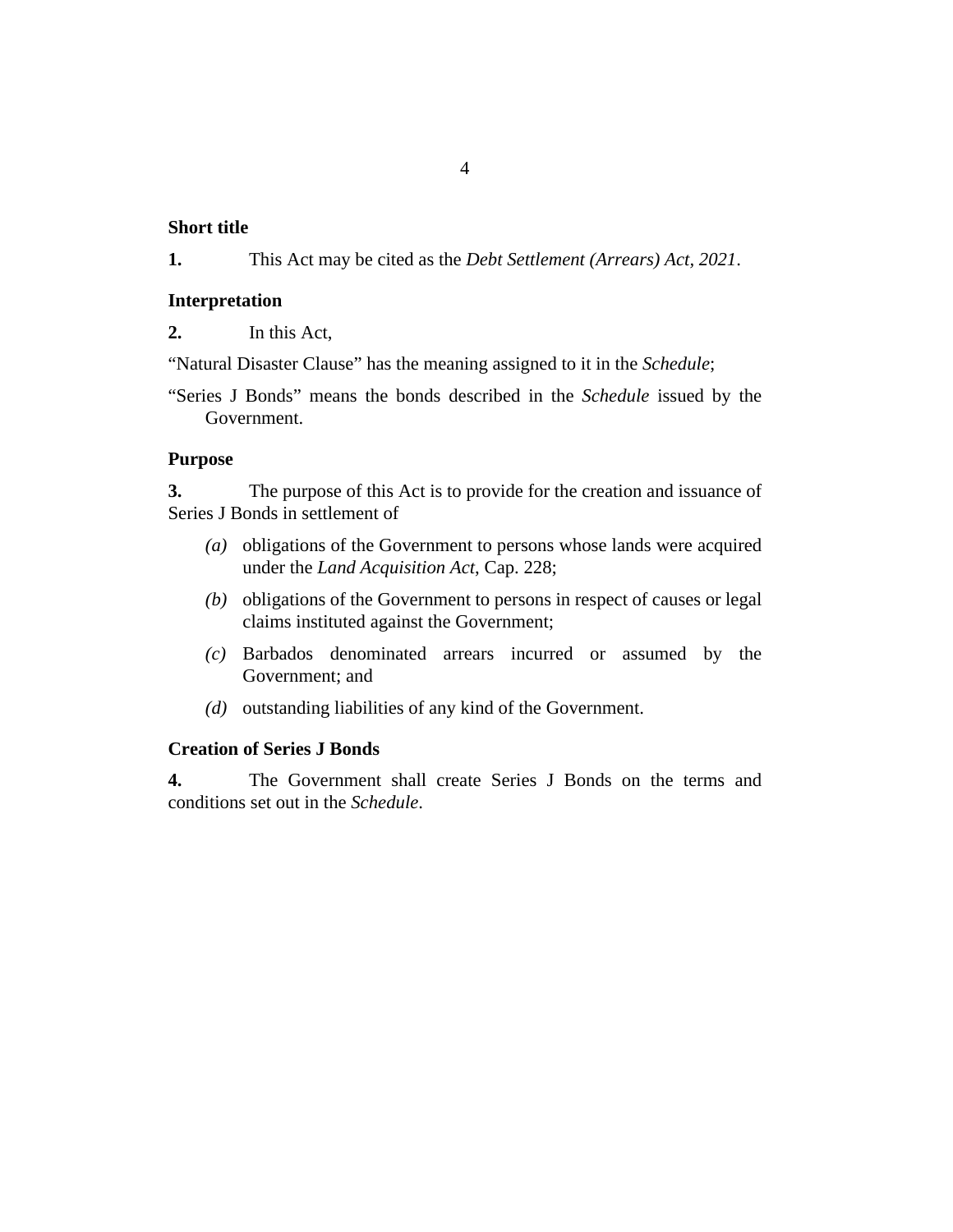# 5

### <span id="page-4-0"></span>**Issuance of Series J Bonds**

The bonds created under section 4 shall be issued **5.**

- (a) to a person whose land was acquired by the Government under the *[Land Acquisition Act](http://barbadosparliament-laws.com/en/showdoc/cs/228)*, Cap. 228 and no compensation has been paid or fully satisfied in respect of the compulsory acquisition of the land;
- $(b)$  to a person whose cause or legal claim instituted against the Government has not been satisfied; and
- $(c)$  in respect of any outstanding liabilities of any kind of the Government.

# **Prepayment of principal**

The Government may, with not less than 15 days prior written notice to the instrument holder, prepay **6.**

- part of; or *(a)*
- all of, *(b)*

any unpaid principal and unpaid accrued interest up to the date of such prepayment on the bonds.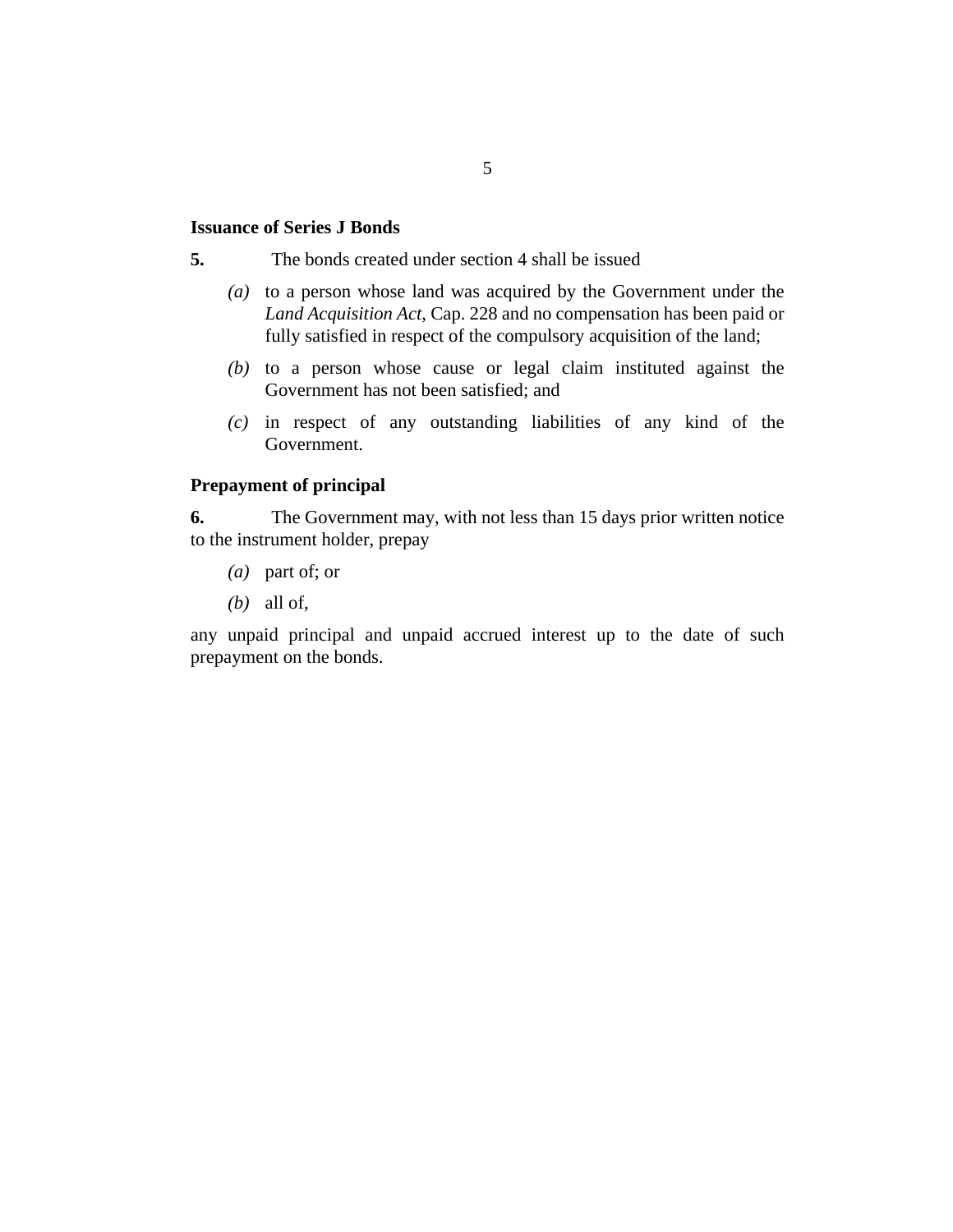**SCHEDULE**

*(Sections 2 and 4)*

## **Series J Bonds**

| Maturity:                | 42 months from the date of issuance                      |
|--------------------------|----------------------------------------------------------|
| Interest Rate:           | None                                                     |
| Principal Repayment:     | Principal will be repaid in 42 equal monthly instalments |
| Natural Disaster Clause: | Yes                                                      |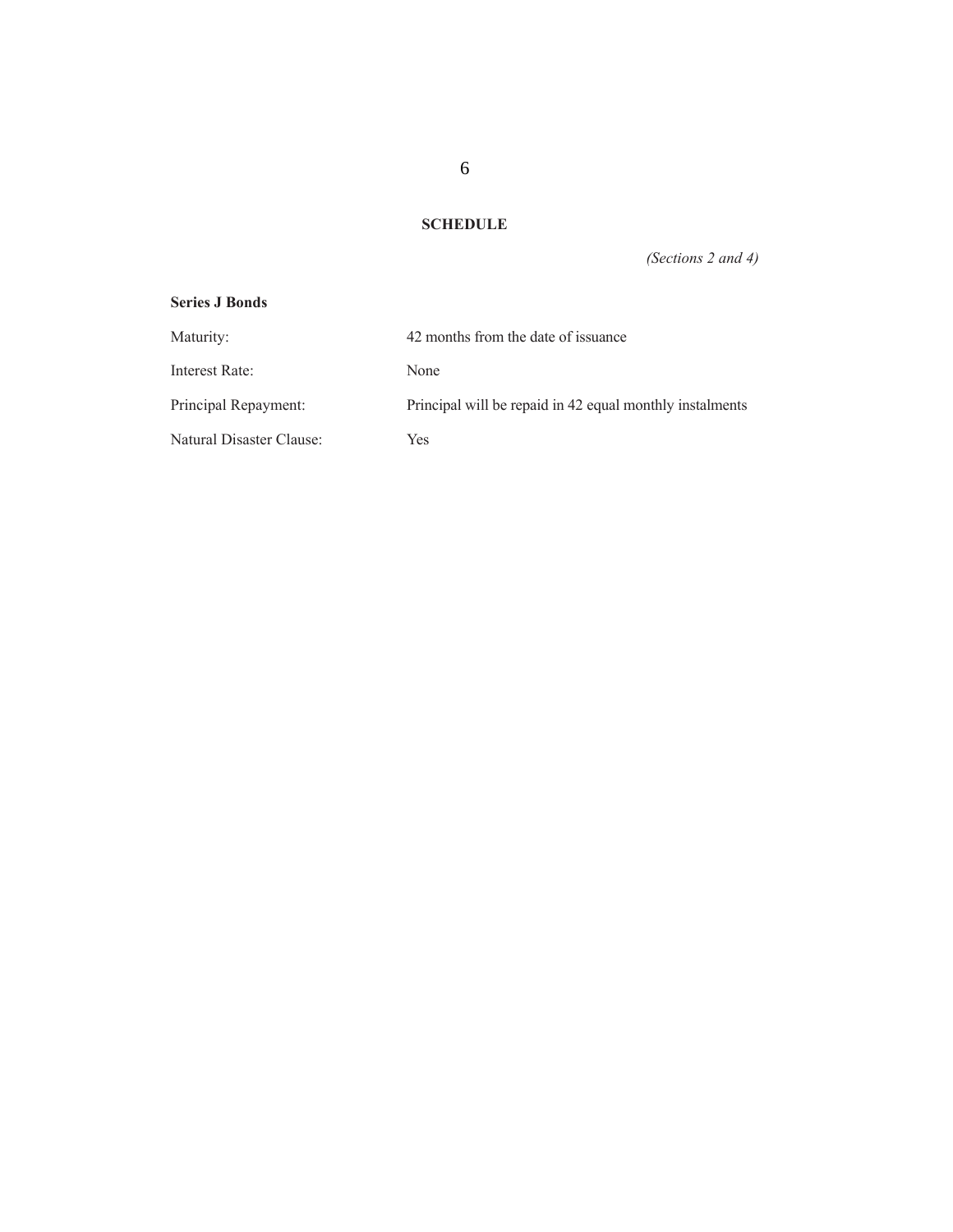*Schedule - (Cont'd)*

#### **Natural Disaster Clause**

- (a) This natural disaster clause applies following the occurrence of any Caribbean Earthquake Event, Caribbean Tropical Cyclone Event or Covered Area Rainfall Event covered in the Caribbean Catastrophe Risk Insurance Facility (CCRIF) Policy, in respect of which a Policy Payment has been made to Barbados, and subject to paragraph *(d)* below, Barbados may elect to defer payment of the Deferred Payment Amount on a Deferral Date. Any such Deferred Payment Amount shall remain outstanding and shall continue to accrue interest in accordance with paragraph *(c)* below.
- *(b)* Beginning with the next Payment Date following a Deferral Date, each remaining principal amortization of the Affected Series will be increased by an amount equal to a pro rata portion of principal that is being deferred on the Deferral Date, taking into account the number of remaining principal amortization payments of that Affected Series.
- *(c)* The portion of a Deferred Payment Amount that is comprised of interest will be capitalized and added to principal as each such interest payment falls due under the terms of the Aff ected Series after the relevant Deferral Date. As such interest is converted into principal, the principal amount of the Affected Series shall be increased in the amount of such deferred interest.
- *(d)* Barbados shall be entitled to defer the Deferred Payment Amount following the occurrence of an Event only if all of the following conditions are satisfied:
	- (i) the CCRIF Policy is in full force and effect and CCRIF has issued a written report confirming that the Event is an Insured Event in respect of which a Policy Payment has been made to Barbados;
	- (ii) since the 22nd day of April, 2021, neither of the Coverage Limit or the Exhaustion Point applicable to earthquakes, tropical cyclone or excess rainfall has been reduced, unless it has been reduced by CCRIF and CCRIF has declined a request submitted by Barbados to CCRIF to maintain such Coverage Limit or Exhaustion Point, as the case may be; and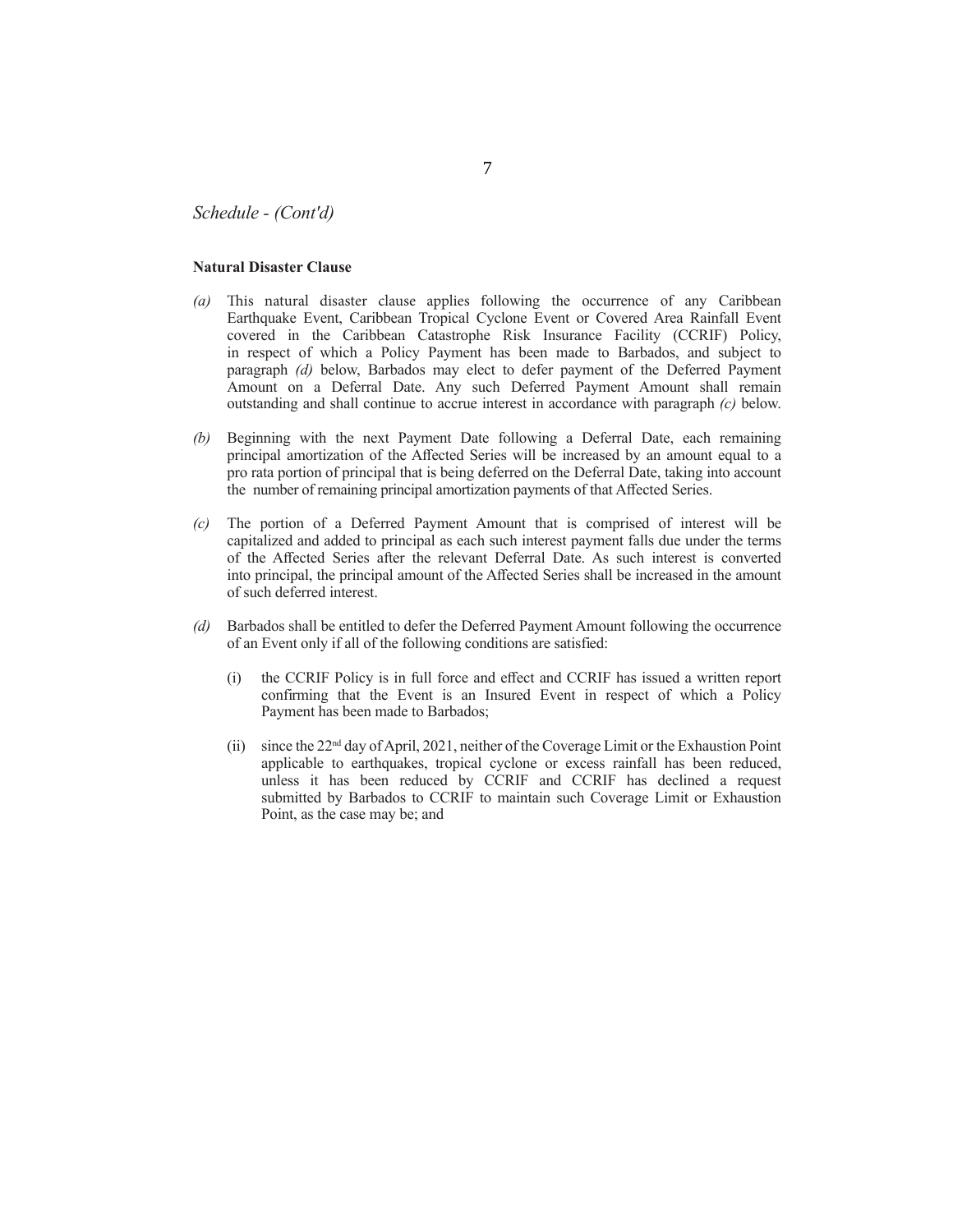#### *Schedule - (Cont'd)*

#### **Natural Disaster Clause** - *(Cont'd)*

(iii) the Modelled Loss (as defi ned below), in the case of a Caribbean Earthquake Event or Caribbean Tropical Cyclone Event, or the Rainfall Index Loss, in the case of a Covered Area Rainfall Event, to Barbados from the Event is greater than U.S.\$5 million.

Upon electing to defer the Deferred Payment Amount, Barbados shall at its own expense provide notice thereof (a "Deferral Claim") to the Holders as provided in the Notices provision of the relevant Affected Series, describing in reasonable detail the particulars of the Event giving rise to the right to make such Deferral Claim. Barbados shall be entitled to make no more than three Deferral Claims under each Affected Series.

- *(e)* For purposes of this clause,
	- "Affected Series" means any series of Government of Barbados BBD-denominated debt securities that incorporates by reference this Natural Disaster Clause;
	- "Caribbean Earthquake Event", "Caribbean Tropical Cyclone Event", "Covered Area Rainfall Event", "Coverage Limit", "Exhaustion Point", "Insured Event", "Policy Payment" and "Rainfall Index Loss" have the meanings given to those terms in the CCRIF Policy;
	- "CCRIF" means CCRIF SPC (formerly, the Caribbean Catastrophe Risk Insurance Facility), or any successor thereof, with whom the Government of Barbados has entered into the CCRIF Policy;
	- "CCRIF Policy" means the Parametric Insurance Contract dated 1<sup>st</sup> June, 2020 which the Government of Barbados has entered into with CCRIF to insure against risks of earthquake, tropical cyclone and excess rainfall, including any documents incorporated by reference therein and any attachments, annexes, appendices or supplements thereto (including but not limited to the applicable coverage summary and associated loss curve data spreadsheet), as such CCRIF Policy may be amended or supplemented from time to time;